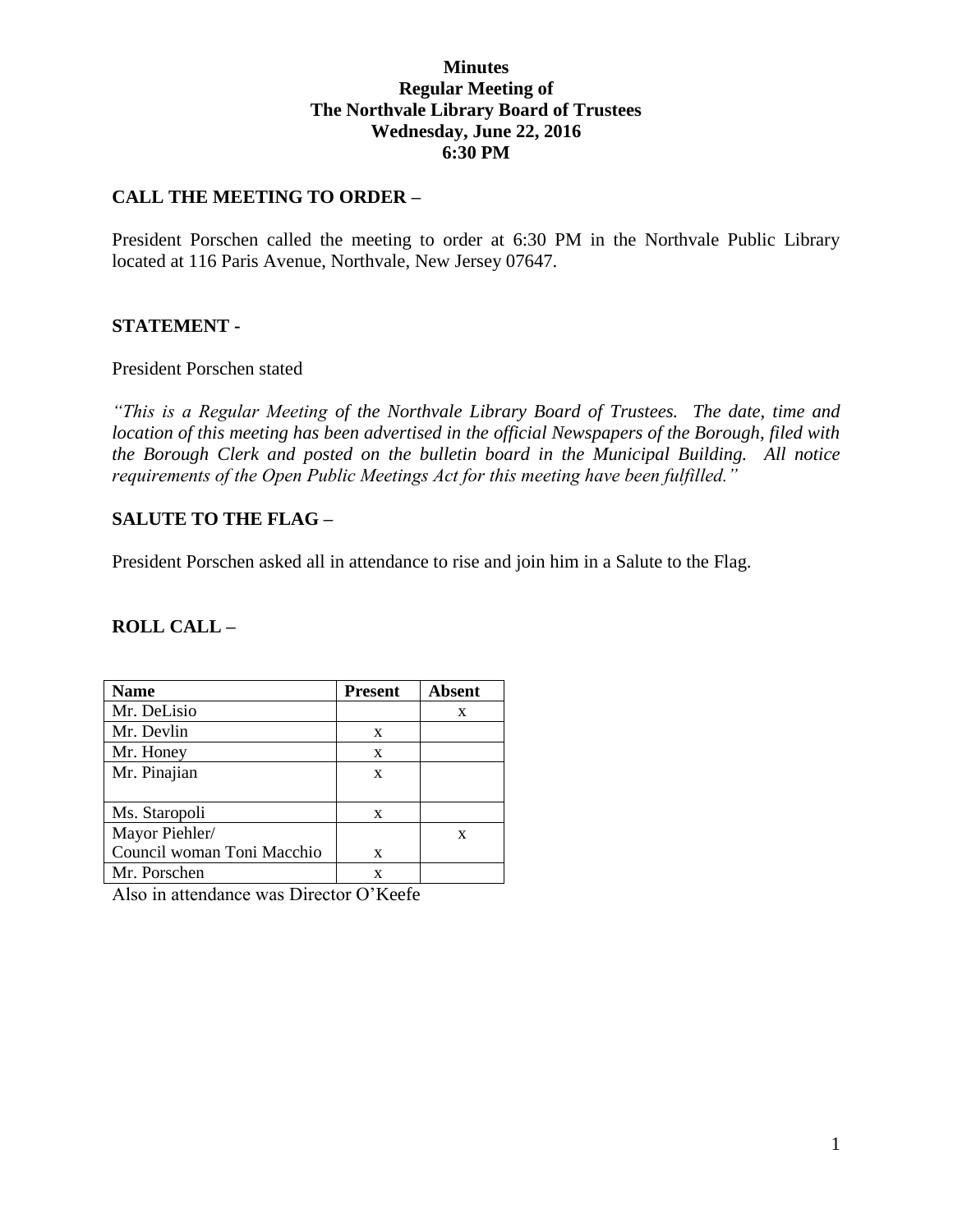#### **APPROVAL OF MINUTES**

Resolved to approve the minutes from the May 25, 2016 regular board meeting

The minutes were adopted on a roll call vote as follows:

| <b>Name</b>   | <b>ACTION</b> | <b>YES</b> | NO | <b>ABSENT</b> | <b>ABSTAIN</b> |
|---------------|---------------|------------|----|---------------|----------------|
| Mr. DeLisio   |               |            |    | X             |                |
| Mr. Devlin    |               | X          |    |               |                |
| Mr. Honey     |               | X          |    |               |                |
| Mr. Pinajian  |               | X          |    |               |                |
|               |               |            |    |               |                |
| Ms. Staropoli | motion        | X          |    |               |                |
|               |               |            |    |               |                |
| Ms. Macchio   |               | X          |    |               |                |
| Mr. Porschen  | second        | X          |    |               |                |

## **GENERAL DISCUSSION –**

## **Director's Report**

Summer Reading

- 1. Kickoff Party Thursday, June 23, 11 am; games, raffles, magician at 12:30 pm
- 2. Beanstackonline

reading log program. Emily worked very hard to put our site up.

3. New adult summer reading club

Three Board members viewed three webinars on June 16. Tina reports 15 additional minutes are required to fulfill the annual training requirement. Library Cards: we now have 1,172 patrons registered as of Thursday, June 16, 2016. Up 36 cards since last month's report.

Facility

- 1. Circulation Desk: minor repairs made; now complete
- 2. Ceiling Fans on order
- 3. Air Conditioner: logistics pending for installation
- 4. Flip Tables: on order; scheduled for delivery in late July
- 5. New Chairs recommending purchase of wooden chairs

## **Treasurer's Report**

The treasure reported that we will definitely have a balance at the end of the year.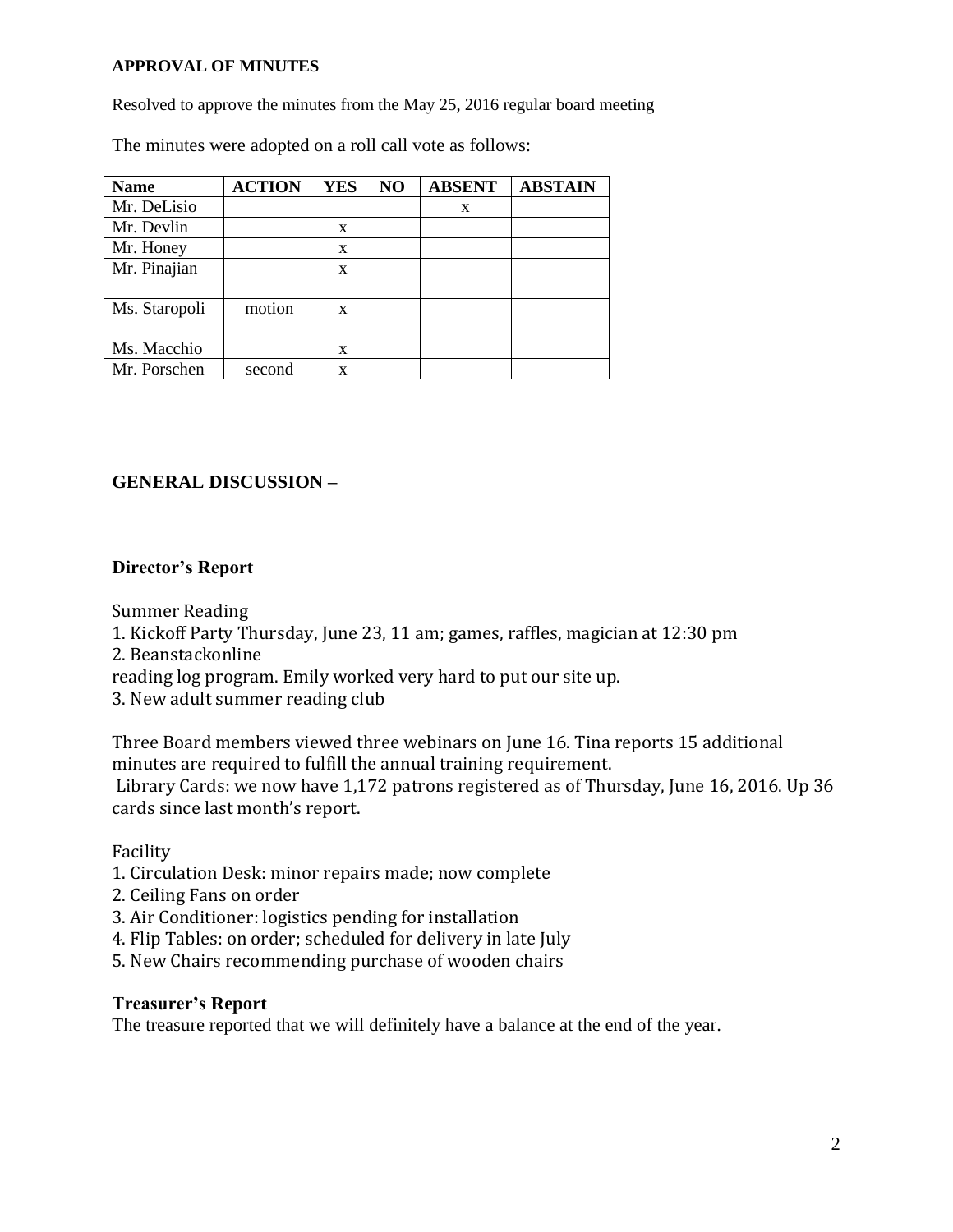# **ROLL CALL VOTES**

Resolved to approve the claims list for the month of June in the amount of \$8095.64. (This includes the window treatments)

The resolution was adopted on a roll call vote as follows:

| <b>Name</b>   | <b>ACTION</b> | <b>YES</b> | NO | <b>ABSENT</b> | <b>ABSTAIN</b> |
|---------------|---------------|------------|----|---------------|----------------|
| Mr. DeLisio   |               |            |    | X             |                |
| Mr. Devlin    | second        | X          |    |               |                |
| Mr. Honey     |               | X          |    |               |                |
| Mr. Pinajian  |               | X          |    |               |                |
| Ms. Staropoli |               | X          |    |               |                |
| Ms. Macchio   |               | X          |    |               |                |
| Mr. Porschen  | motion        | x          |    |               |                |

Resolved to approve the reimbursement for Director O'Keefe for mileage and supplies in the amount of \$44.44

The resolution was adopted on a roll call vote as follows:

| <b>Name</b>   | <b>ACTION</b> | <b>YES</b>  | NO | <b>ABSENT</b> | <b>ABSTAIN</b> |
|---------------|---------------|-------------|----|---------------|----------------|
| Mr. DeLisio   |               |             |    | X             |                |
| Mr. Devlin    | second        | $\mathbf x$ |    |               |                |
| Mr. Honey     |               | X           |    |               |                |
| Mr. Pinajian  |               | $\mathbf x$ |    |               |                |
|               |               |             |    |               |                |
| Ms. Staropoli | motion        | $\mathbf x$ |    |               |                |
| Ms. Macchio   |               | $\mathbf x$ |    |               |                |
| Mr. Porschen  |               | X           |    |               |                |

Resolved to approve the reimbursement for Emily Pepe for refreshments and supplies in the amount of \$29.95

The resolution was adopted on a roll call vote as follows:

| <b>Name</b>   | <b>ACTION</b> | <b>YES</b> | NO | <b>ABSENT</b> | <b>ABSTAIN</b> |
|---------------|---------------|------------|----|---------------|----------------|
| Mr. DeLisio   |               |            |    | X             |                |
| Mr. Devlin    | motion        | X          |    |               |                |
| Mr. Honey     |               | X          |    |               |                |
| Mr. Pinajian  |               | X          |    |               |                |
|               |               |            |    |               |                |
| Ms. Staropoli |               | X          |    |               |                |
| Ms. Macchio   |               | X          |    |               |                |
| Mr. Porschen  | second        | x          |    |               |                |